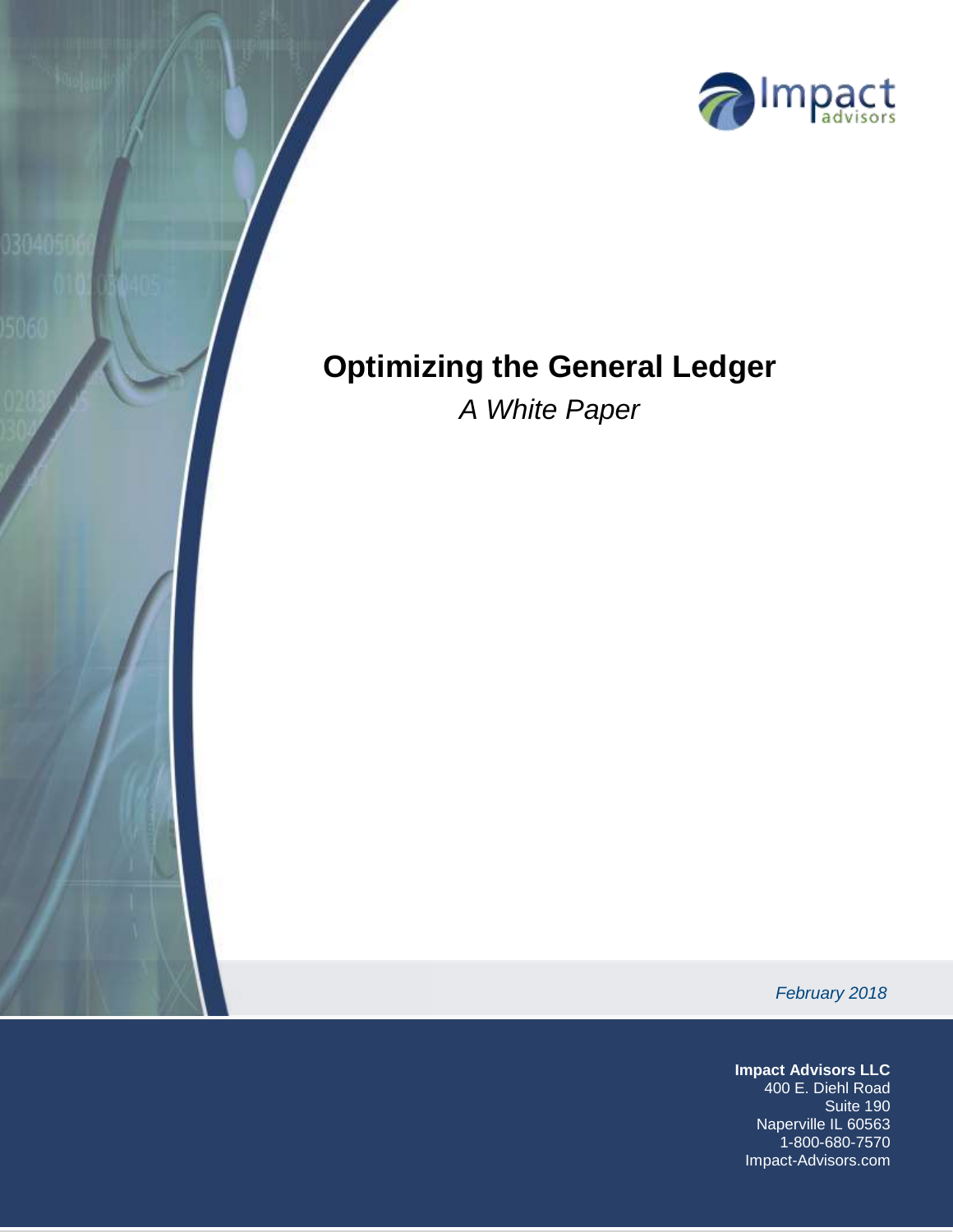# **Introduction**

Lean methodology is founded upon a simple principle: **Improving process efficiency while minimizing waste and delays**. The funny thing is, what if you think the way you've *been* doing something is the most efficient way? Why would you change? As humans, we are creatures of habit and often think the method we are using is best (regardless of efficiency). Moreover, repetition of our habits with success gives us evidentiary support our method is best. But, let's focus on this mindset. Success does not equate to best. In other words, simply being successful at something does not prove it is the most efficient and best route to take.

For example, if my goal was to get to California, I could simply drive from Texas, heading west, and I would reach California in 22 hours. I got to California, right? But, was this the *best* route I could have taken? The answer is quite obviously, no, as a flight to California would take only three hours and is clearly the most efficient and best way to get to California. This example is rather elementary, but for good reason. We know, given our understanding of all options in transportation, flying to California is the most efficient route. However, imagine if you didn't know flying was an option? Knowledge changes our perception of what decision to make.

# **How Does Process Efficiency Relate to the General Ledger?**

Let's take a step further and apply the concept of efficiency to a Revenue Cycle General Ledger optimization project. Typically, the General Ledger is treated like the "ugly stepchild" of the Revenue Cycle optimization, often neglected until the last minute. Actually, this seems to make sense, because it involves the very last stage in a charge's lifecycle. The General Ledger doesn't prevent a system-based charge from dropping to a patient bill or being sent out on a claim for reimbursement.

Those of you working in Finance probably want my head on a stick, given your close ties with Revenue Cycle and the General Ledger and their importance to an organization's sustained financial viability and operation. Before you make any rash decisions, listen to this. The practice of leaving the General Ledger to the very end of a project is terrible and, frankly, wrong. Moreover, the team designing and collecting data for the optimized General Ledger—Patient Accounting—is wrong. They are unfamiliar with a variety of components that are critical to designing the General Ledger in the optimal and most efficient way.

Can you have success doing it this way and with this team? Yes, and I've seen it be successful in the past when implemented this way. That is why the process has never been looked at closely, until this point. But, remember: *success and best are not always equal*, particularly in this case.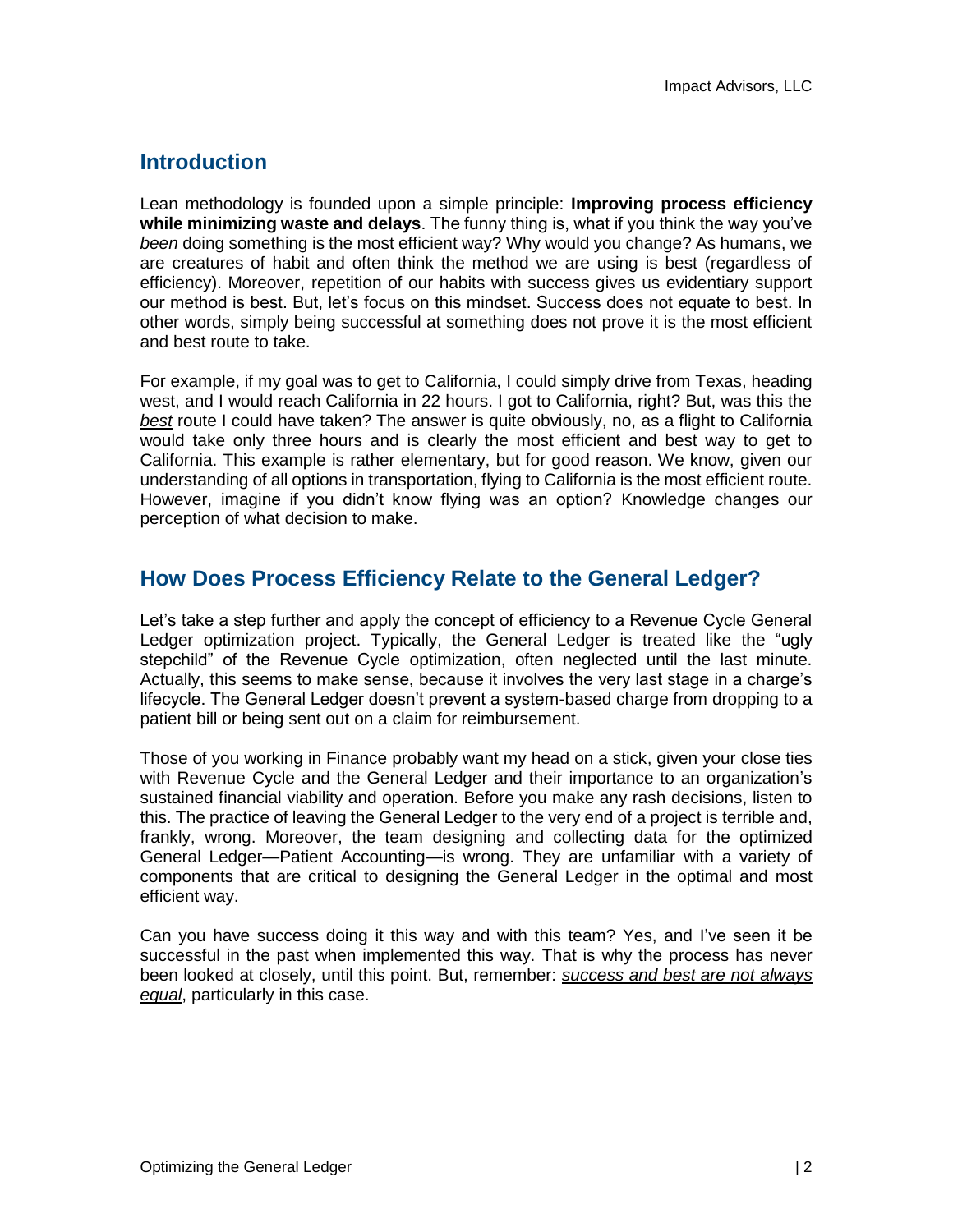# **Changing Old Habits**

Now, if the process used in the past for numerous General Ledger optimizations is not the best approach, what's the alternative? On a recent project, instead of waiting until the final hour to address the General Ledger, the Charge Services team decided to chart a new course and methodology by beginning the General Ledger data collection and design concurrent with the standard data collection timeline of each department's charges. Moreover, our team took ownership of the design of the General Ledger. Pausing here, let me reiterate the two drastic differences in our approach: **Timeline and Team**. In fact, we dubbed this radical new approach the "T2 Switch."

# **Timeline**

Project timelines are never easy and often dynamic. Yet, it is possible to effectively manage a project timeline by strategically planning when each input needs to begin and estimating its time for completion. Reversing the timeline of when to begin the General Ledger data collection and design was our first alteration to the previously established process. Our logic was simple. If the General Ledger were mapped, designed, and built before testing, we could fully and advantageously test the General Ledger during the many testing events and have a high level of confidence the design meets the client's expectations and needs. So, we went to work.

We met with the Finance departments, collected the list of active cost centers, identified what charges needed to go to each cost center, and mapped everything accordingly. This was far from a cut and dry, quick and clean effort. This was a several-month-long undertaking – in part because of the organization's size – and it highlighted the need and benefit of beginning the General Ledger data collection and design process early in the project timeline.

With the General Ledger mapped, designed, and built, we put ourselves in an unequivocal utopic state in which every project team yearns to be: ahead of schedule. Sounds too good to be true, right? With a plethora of time, we used this to our advantage and began testing to ensure the General Ledger design was accurate and met the client's expectations. Imagine testing a design before an official testing event and being adequately prepared. Did we find issues? Yes. Did we experiences these same issues during Integration Testing? No. Simple as it may sound, this full, in-depth testing of the General Ledger prior to an Integration Testing event rarely, if ever, happens. This reality is shocking, given how important the General Ledger and accurate revenue assignment are to *every* healthcare organization.

You might be asking, is testing *before* Integration Testing necessary? No. Can you still be successful without it? Absolutely. However, anyone who has been in this business knows that testing is the quintessential component to any system implementation project. The more testing a system goes through, the less likely there is to be unexpected errors or issues. It also helps establish client confidence that the implemented system will work. By simply altering the timeline of when we executed the General Ledger data collection and build process, we negated the all-too-common absence of General Ledger testing prior to Integration Testing.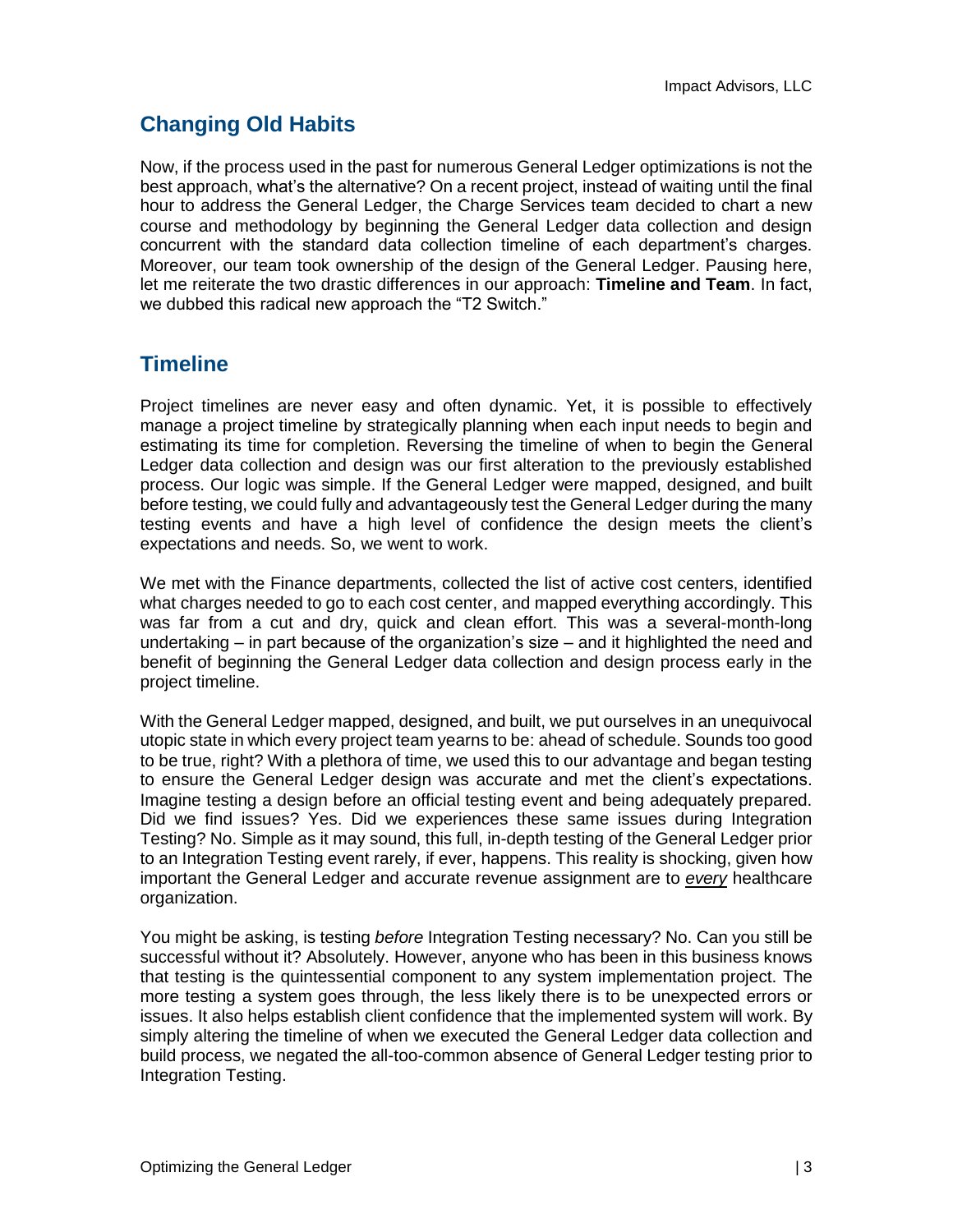# **Team**

Getting now to the second critical component, who performs the data collection and build of the General Ledger? Traditionally, the Patient Accounting team handles the job. After all, the tool to build the General Ledger is a Patient Accounting tool. However, this doesn't make sense for two reasons. First, the Patient Accounting team is not nearly familiar or involved with revenue as is the Charge Services team. Second, the Patient Accounting team has a laundry list of tasks that need to be completed from their perspective. Mapping, designing, and building the General Ledger does not fall high on that list. With this in mind, our Charge Services team, decided to take ownership of the construction of the General Ledger.

Changing ownership of a task doesn't always guarantee improvement and has the potential to worsen the situation. In this particular instance, however, improvement was a near certainty. Let's reiterate the two points above: familiarity with revenue and a full plate. It's often forgotten that healthcare organizations generate revenue from the generation of charges. If the Charge Services team is designing and building all of the charges within a system, why would it not also be concerned with the revenue, given the two are parallel to one another? At the risk of sounding like a broken record, remember, we are creatures of habit and processes that have worked before trick us into thinking they are best. However, seeing an opportunity to improve, we took a new approach.

Taking a step further, suppose you were to ask a member of the Patient Accounting team which Activity Type is used for CDM 12345678 and into what cost center will that charge go? I'd be willing to bet that person would not be able to answer the question. Ask a Charge Services team member the same question, and you'll have an answer in a heartbeat. The Charge Services team is the utmost authority when it comes to charges within a system and how they are built. Although the Patient Accounting team member is perfectly capable of designing the General Ledger to determine where revenue is routed, the Charge Services team, given their expertise and familiarity with the charges built in the system, is much better equipped to not only ensure all charges are dropping accurately onto the patient's account, but also ensure charges go to the correct cost centers.

Still unconvinced? Although we've established the Patient Accounting team is not the best equipped team to handle the undertaking of designing and building the General Ledger, they are still capable of getting the job done. It is important to note that the Patient Accounting team isn't waiting around with nothing to do. In reality, the Patient Accounting team's to-do list is extensive and borderline scary, given tight project timelines. At the end of the day, their greatest concern is making sure claims are generating and getting sent out to the appropriate vendors for reimbursement. The argument, therefore, is simple. Given the high volume of tasks Patient Accounting owns and given they are not well equipped or familiar with revenue and charging, why should they be responsible for the mapping, creation, and ongoing maintenance of the General Ledger during a Revenue Cycle optimization? They should not. The Charge Services team should perform these functions.